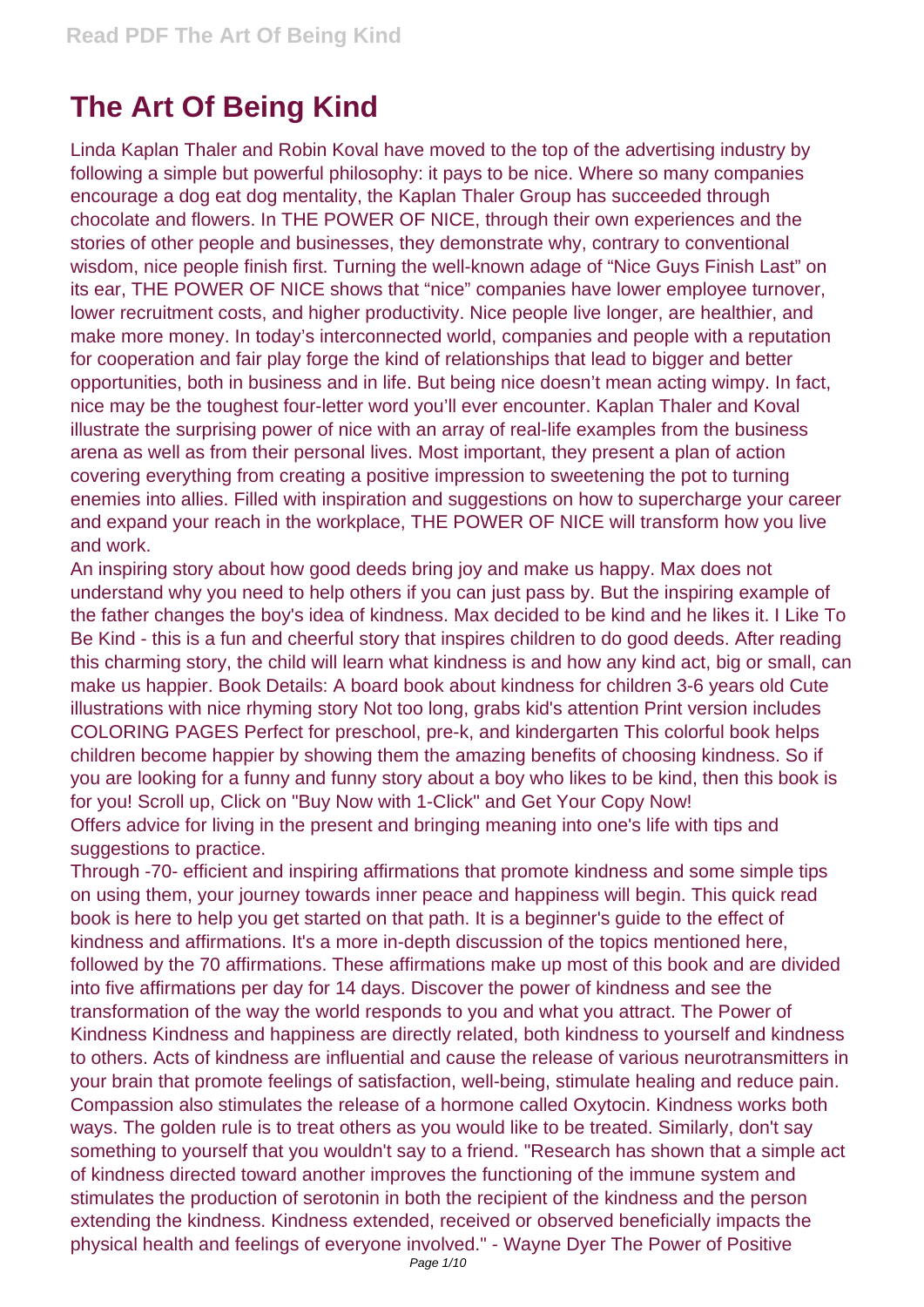Affirmations Affirmations are one of the most efficient self-healing tools available. The Law of Attraction is a belief system that we attract what we are--like attracts like. The key is the ability of affirmations to intercept negative and faulty thought patterns. Backed by scientific findings called neuroplasticity, it is possible to rewire it for a more positive experience of yourself and your life. When you change, the world changes for you. By being disciplined in your daily exercises, you can significantly impact how you feel and what you attract in your life. Kindness will help you to: Be a better person and invite more positive experiences and networks into your life Improve your mood and state of being Improve your overall health and ability to heal Become a magnet for generosity and love Develop your mindfulness through being aware of your thoughts and ability to reconstruct them Strengthen your relationships, as all relationships improve with self-loving kindness Experience more kindness Begin reading now and start your journey to a happier, healthier you.

"I have some special things that belong just to me. I want to get along. What can I do?" So begins this charming book that guides young children to see that sharing is their choice, why they might choose to share, and how sharing can be good for everyone. A little girl thinks about the way her family, her friends, and other children share with her--and how happy she feels when this happens. "I might think, 'That's how I want to be!' I want to show that I care. So I may choose to say 'Yes!'" Colorful scenes in a variety of settings help little ones see that everyone has "plenty to share." Learning About Me & You Series Support toddlers and young preschoolers in developing self-awareness and social awareness with these charming board books focused on early social skills. With her straightforward and encouraging style, author Cheri J. Meiners guides little ones to understand how they fit into their world and how other people fit in, too. Children learn about belonging, feelings, playing, sharing, helping, and more. Perfect for group or home settings, each book includes tips and information for teachers, parents, and caregivers.

An I Weigh Book Club Pick "I have been a fan of Henry's work for a long time and I'm excited for more people to see it." —Jameela Jamil From the creator of Drawings of Dogs, a warmly illustrated and thoughtful examination of empathy and the necessity of being kinder The kindness we owe one another goes far beyond the everyday gestures of feeding someone else's parking meter--although it's important not to downplay those small acts. Kindness can also mean much more. In this timely, insightful guide, Henry James Garrett lays out the case for developing a strong, courageous, moral kindness, one that will help you fight cruelty and make the world a more empathetic place. So, how could a book possibly make you kinder? It would need to answer two questions: • Why are you kind at all? and, • Why aren't you kinder? In these pages, building on his academic studies in metaethics and using his signature-sweet animal cartoons, Henry James Garrett sets out to do just that, exploring the sources and the limitations of human empathy and the many ways, big and small, that we can work toward being our best and kindest selves for the people around us and the society we need to build. Are you looking to be in tune with yourself and understand why you are the way you are and respond the way that you do? Are you looking to release thoughts and patterns which don't serve you anymore? We are all a combination of divine and human qualities. We all struggle with our flaws and triggers. Becoming conscious of them allows us to reclaim our power and rewrite a new path forward for ourselves. This is the first step to Becoming Whole. Written in a simple yet profound manner, each chapter in this book focuses on one aspect of your inner being that needs to be brought into wholeness. As you read this book, you will: \* Respond to your triggers with a lot more self- awareness and begin to ask yourself, "What is this situation asking me to change about myself?" \* Release your disappointments and victim stories, bringing much-needed growth and peace in your life. \* Develop a strong sense of self-worth, by letting go of the need to seek validation from others. Are you ready to become whole? ABOUT THE AUTHOR : Pooja Khanna is a Wellness Entrepreneur, Public Speaker, Author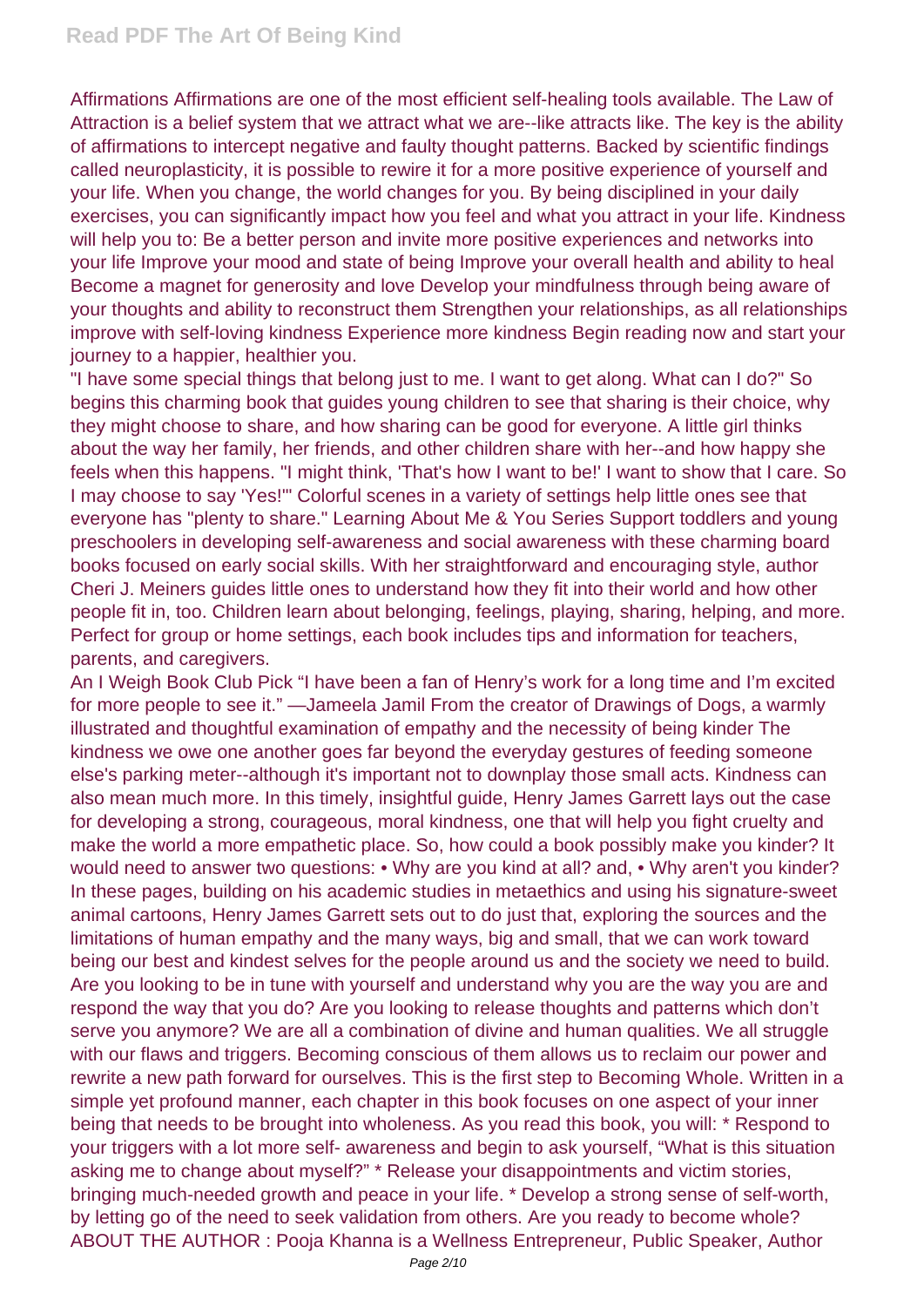and a Spiritual Wellness & Life Coach. She founded a platform connecting people to hundreds of holistic wellness practitioners and healers in New York. Formerly a Corporate Executive with an illustrious career spanning 13 years in top Fortune 100 companies, Pooja is an avid believer in bringing change in your life through deep inner work. She is a lover of meditation, nature walks, art therapy and travel.

A little book about kindness and friendship.

Now in paperback! A girl in a red hat finds the courage to be kind to the new student in class. Her kindness spreads, kind act by kind act, until her whole community experiences the magical shift that happens when everyone understands—and acts on—what it means to be kind. The fifth book in Rana DiOrio's award-winning What Does It Mean To Be ...?® series, What Does It Mean To Be Kind? was named a 2015 Moonbeam Gold Medalist and won a Mom's Choice Gold Award.

Most books that want to change us seek to make us richer or thinner. This book wants to help us to be nicer: that is, less irritable, more patient, readier to listen, warmer, less prickly... Niceness may not have the immediate allure of money or fame, but it is a hugely important quality nevertheless and one that we neglect at our peril. This is a guidebook to the uncharted landscape of niceness, gently leading us around the key themes of this forgotten quality. We learn how to be charitable, how to forgive, how to be natural and how to reassure. We learn that niceness is compatible with strength and is no indicator of naivety. Niceness deserves to be rediscovered as one of the highest of all human achievements. You only have to change one life in order to change the world. The question is: Are you ready? Go Be Kind isn't just a journal or another how-to guide to creating the life you want. It's a series of daily adventures that will help you rediscover the greatest human gift—kindness, which inspires interpersonal connection and is the most rewarding way to lead a more magnificent life. Created by Leon Logothetis, host of The Kindness Diaries on Netflix, this life-changing book is filled with highly classified missions, treasure hunts, dream dates, awkward moments, and daily adventures that are guaranteed to change your life. You will step outside of your comfort zone. You will become best friends with total strangers. Some of the adventures can be done while you're falling asleep at night. Some of them will open your eyes to things you've never seen before. And all of them are really easy. It might take 28 ½ days. It might take 11. Or you can take all the time you need (the adventure is up to you). This adventure is about to change your life. And someone else's, too . . . Because once we start being kind, we realize that there is no faster way to happiness. It will change how you see the world, how you connect with other people, and how you connect with yourself. And it starts with you. Let's do it. #gobekind

2019 IPPY Gold Medal Winner in Self Help Kirkus Reviews Best Books of 2018 Being kind is something most of us do when it's easy and when it suits us. Being kind when we don't feel like it, or when all of our buttons are being pushed, is hard. But that's also when it's most needed; that's when it can defuse anger and even violence, when it can restore civility in our personal and virtual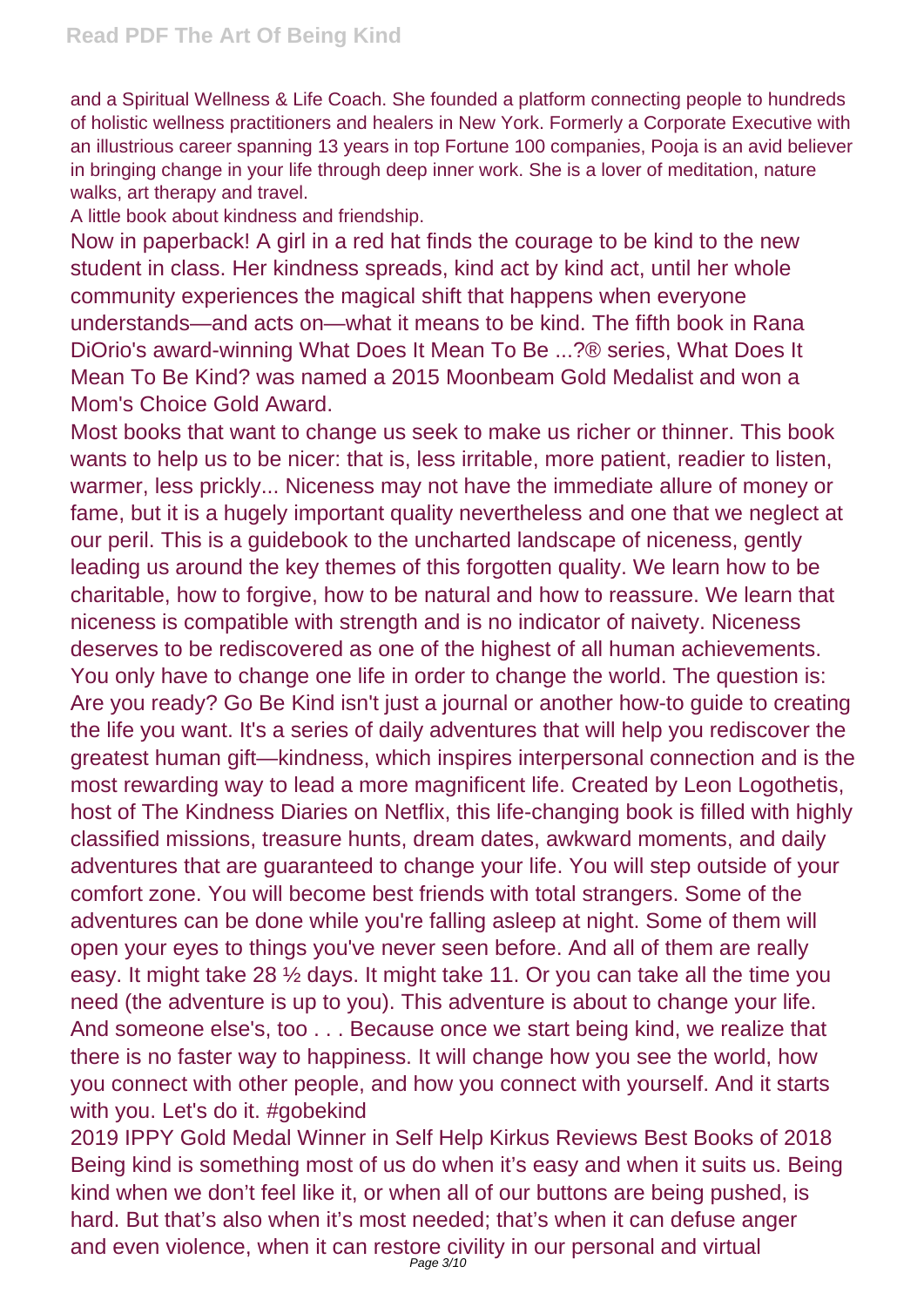interactions. Kindness has the power to profoundly change our relationships with other people and with ourselves. It can, in fact, change the world. In A Year of Living Kindly—using stories, observation, humor, and summaries of expert research—Donna Cameron shares her experience committing to 365 days of practicing kindness. She presents compelling research into the myriad benefits of kindness, including health, wealth, longevity, improved relationships, and personal and business success. She explores what a kind life entails, and what gets in the way of it. And she provides practical and experiential suggestions for how each of us can strengthen our kindness muscle so choosing a life of kindness becomes ever easier and more natural. An inspiring, practical guide that can help any reader make a commitment to kindness, A Year of Living Kindly shines a light on how we can create a better, safer, and more just world—and how you can be part of that transformation.

Diane Albano has spent her life being nice, and experiencing the consequences. Now she shares how she learned to speak up for herself while still being kind to others. In this book, you will learn how to:  $\int E_r$ [Identify with heartfelt stories from Diane's life experiences as well as those of other women and men who have sometimes compromised their truth to be nice. [,€] Use evocative questions to gain insight with personal experiences for you to identify where in your life these experiences may have impacted you. [.€.] Take action and apply coaching strategies for yourself to notice and maximize the power of owning your voice for greater fulfillment. This book is written for women and men who can identify with life patterns of compromising their truth, their God-given talent and abilities, and minimizing the power of owning their voices for greater freedom and fulfillment. Excavator and the other trucks are back with some important lessons in kindness and manners. From the illustrator of I Dig Bathtime comes a fun reminder of ways we can be kind to each other. Kids (and trucks) will dig it!

"Being kind is up to you! When you believe in yourself, there is so much you can do!" "You Can Be Kind" is designed to inspire children ages 3-7 to be kind! The rhyming text and colorful illustrations help guide children to recognize how they already demonstrate kindness in their daily lives and will encourage further development. Follow along with a little girl as she shows all the ways she can be kind throughout her day! This is a perfect book to teach preschool and kindergarten aged children what it means to be kind and to inspire them to show kindness to those around them! There are conversation starters at the end of the book for the reader to discuss with the child in order to expand on their understanding of kindness. Additionally, there is a letter to the reader that shares practical ideas for to do with your child to spread kindness to those around you! A thoughtful picture book illustrating the power of small acts of kindness, from the award-winning author of Sophie's Squash.

It all started with a smile. A trip to the local farmers market created an opportunity for the author of Smiling at Strangers to offer a simple kindness to a stressed young mother shopping with four small children. She made eye contact and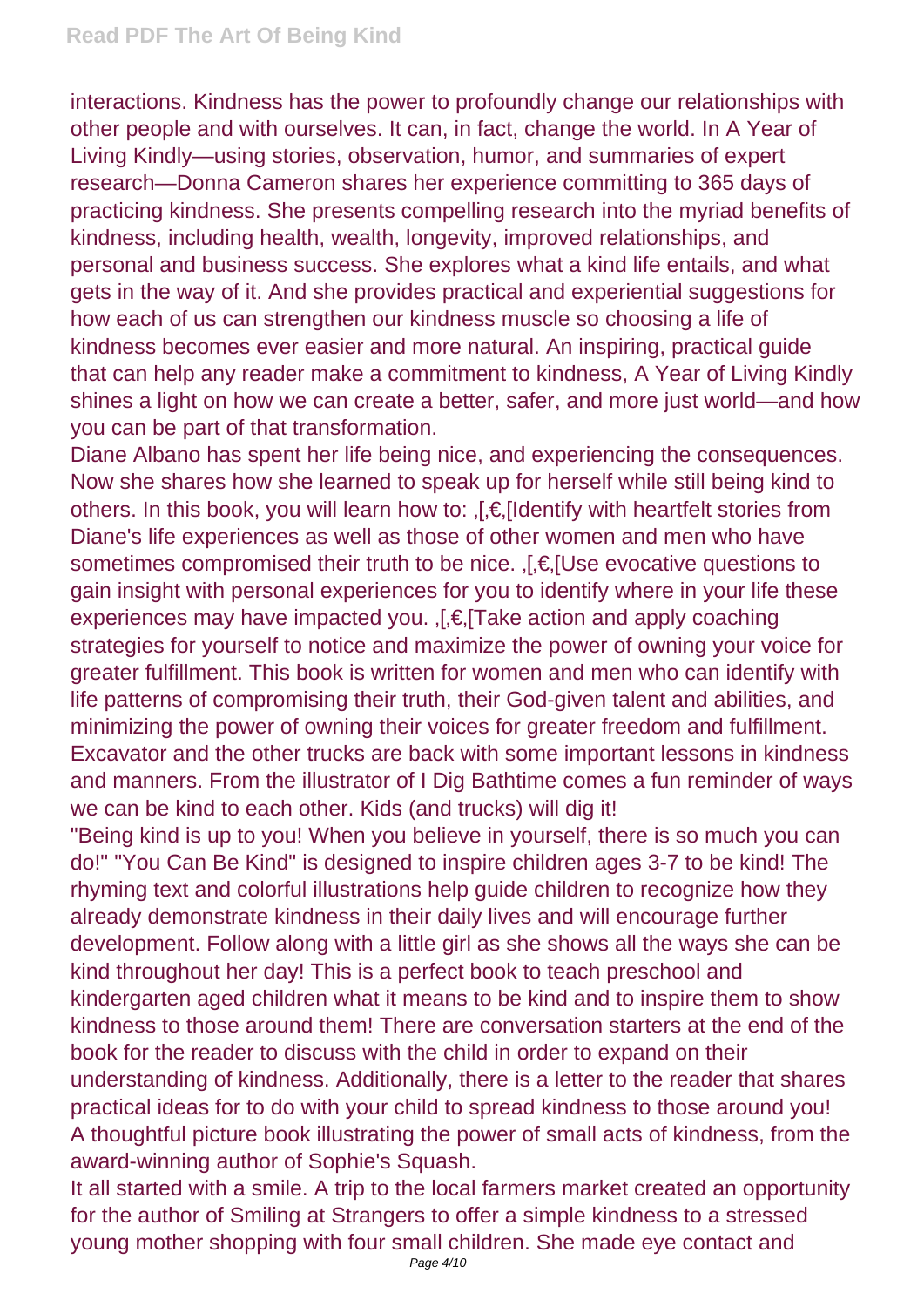smiled, and the mother responded with a soft "Thank you." This single act is one of the greatest gifts we can give one another. The message it sends is, I see you and acknowledge our kinship as members of the human species doing the best we can. I wish you well. Everyone deserves to be seen and acknowledged. In a world that many experience as cold and lonely, receiving a simple smile can bring the warmth of connection, however brief. Smiling at Strangers: How One Introvert Discovered the Power of Being Kind, written by a shy and introverted author, is a handbook for building a community of kindred souls who share her mission to create a kinder world one smile at a time. Although it has much to offer to anyone wanting to share kindness with others, its target audience is kindhearted socially shy introverts who tend to restrict interactions with strangers in public places. It will empower even the most introverted among us to interact in the world in a different way through actions as simple as a smile of acknowledgment.

Kristin Neff, Ph.D., says that it's time to "stop beating yourself up and leave insecurity behind." Self-Compassion: Stop Beating Yourself Up and Leave Insecurity Behind offers expert advice on how to limit self-criticism and offset its negative effects, enabling you to achieve your highest potential and a more contented, fulfilled life. More and more, psychologists are turning away from an emphasis on self-esteem and moving toward self-compassion in the treatment of their patients—and Dr. Neff's extraordinary book offers exercises and action plans for dealing with every emotionally debilitating struggle, be it parenting, weight loss, or any of the numerous trials of everyday living.

"Sometimes we are met with overwhelming challenges that knock us off our feetbut [Lizzie has] been able to embody the power of hope and compassion in everything [she does]." --Michelle Obama Born with a rare genetic condition, Lizzie Velasquez always knew she was different, but it wasn't until she was older that she understood what that meant to herself and others. In this daring, inspirational book, Lizzie reveals the hidden forces that give rise to self-doubt and empowers us to unlock empathy and kindness for ourselves and others. Through her own battles with anxiety and depression she demonstrates how we can overcome obstacles and move forward with greater positivity and hope. Dare to Be Kind offers the path to self-acceptance, love, and tolerance, and provides a framework for living with confidence and resilience, and ultimately, forging a radically compassionate world.

Help children learn the power of kindness in everyday life with this fun lift-the-flap book. Find Out About: Kindness helps busy preschoolers learn about their interactions with others as they start to experience nursery, school and the wider world. Featuring friendly child characters and familiar situations with siblings, friends and family, they will learn to empathise and socialise others. With fun flaps to lift, this is an excellent book for children and parents to share together. Also available: Find Out About: Animals, Find Out About: Saving Our Planet, Find Out About: Feelings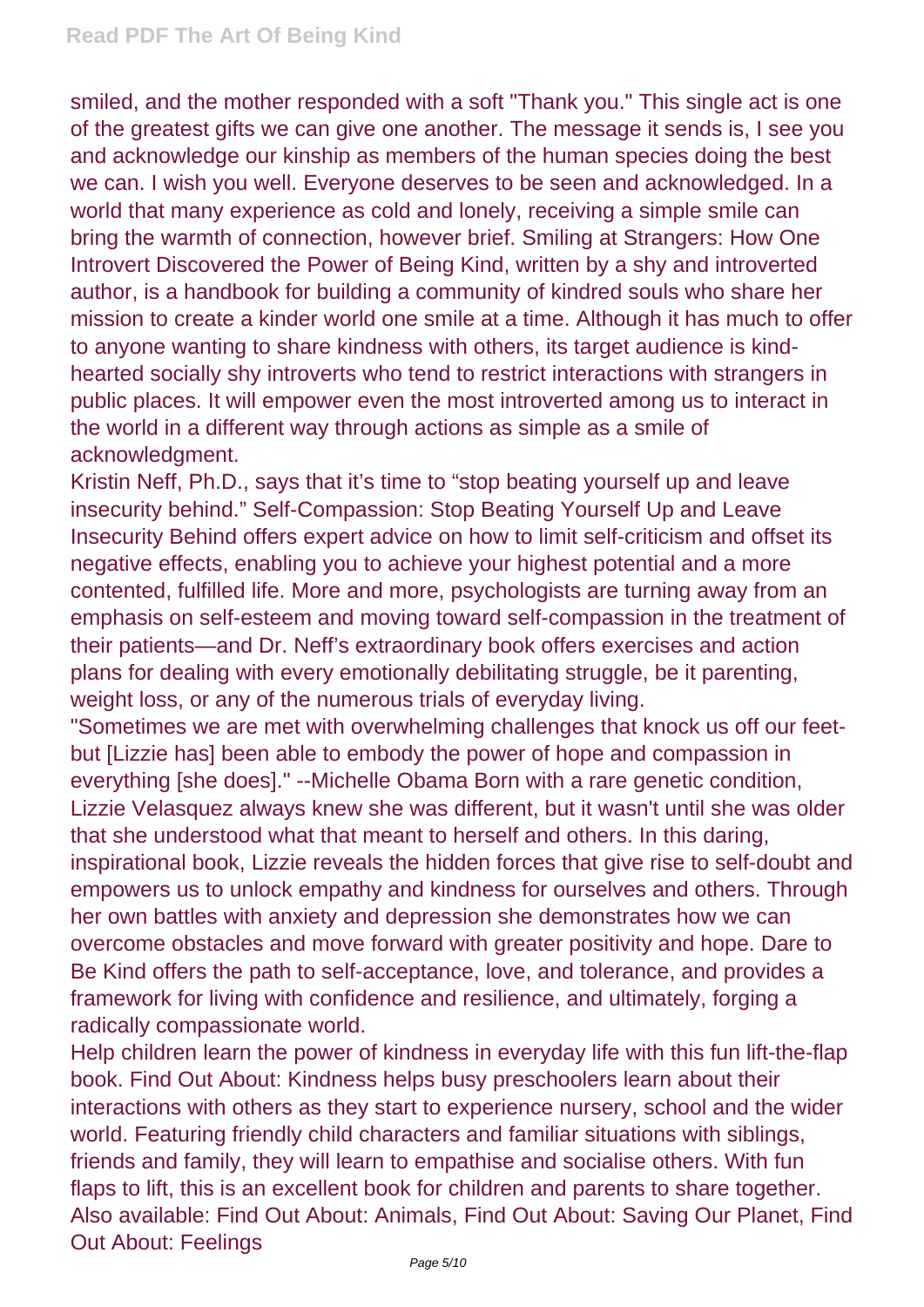## **Read PDF The Art Of Being Kind**

A New York Times Bestseller For Lady Gaga, kindness is the driving force behind everything she says and does. The quiet power of kindness can change the way we view one another, our communities, and even ourselves. She embodies this mission, and through her work, brings more kindness into our world every single day. Lady Gaga has always believed in the importance of being yourself, being kind to yourself, and being kind to others, no matter who they are or where they come from. With that sentiment in mind, she and her mother, Cynthia Germanotta, founded Born This Way Foundation, a nonprofit organization dedicated to making the world a kinder and braver place. Through the years, they've collected stories of kindness, bravery and resilience from young people all over the world, proving that kindness truly is the universal language. And now, we invite you to read these stories and follow along as each and every young author finds their voice just as Lady Gaga has found hers. Within these pages, you'll meet young changemakers who found their inner strength, who prevailed in the face of bullies, who started their own social movements, who decided to break through the mental health stigma and share how they felt, who created safe spaces for LGBTQ+ youth, and who have embraced kindness with every fiber of their being by helping others without the expectation of anything in return. In one story, you'll read about a young person with an autoimmune disease, who after being bullied at school, learned how to practice self-love and started an organization with the mission of educating others about the importance of self-love, too; and in another story, you'll meet a young person who decided to start a movement to help eliminate the stigma surrounding mental health and encouraged others to talk about their feelings openly and honestly, a reminder that kindness and mental wellness go hand in hand. Not only were we moved by these individual acts of kindness, but we were also touched by the many stories of organizations, neighborhoods, and entire communities that fully dedicated themselves to helping those in need and found new, innovative ways to make our world a kinder and braver place. Individually and collectively, these stories prove that kindness not only saves lives but builds community. Kindness is inclusion, it is pride, it is empathy, it is compassion, it is self-respect and it is the guiding light to love. Kindness is always transformational, and its never-ending ripples result in even more kind acts that can change our lives, our communities, and our world.

All too often, the complex society in which we live forces us to take sidesbetween political parties, religious denominations, sports teams, and more. But how can we be sure we've chosen the right side? And is there a way to overcome the divisiveness and hostility that often accompanies choosing one side over another? This book offers a unique look at choosing the side that really matters: the side of kindness. In a series of sometimes humorous, always thought-provoking reflections, author Sandra Makowski reminds us that we can always choose the side of kindness, even in the smallest decisions of daily life. Our conversation, tone of voice, and even the way we dress can be shaped by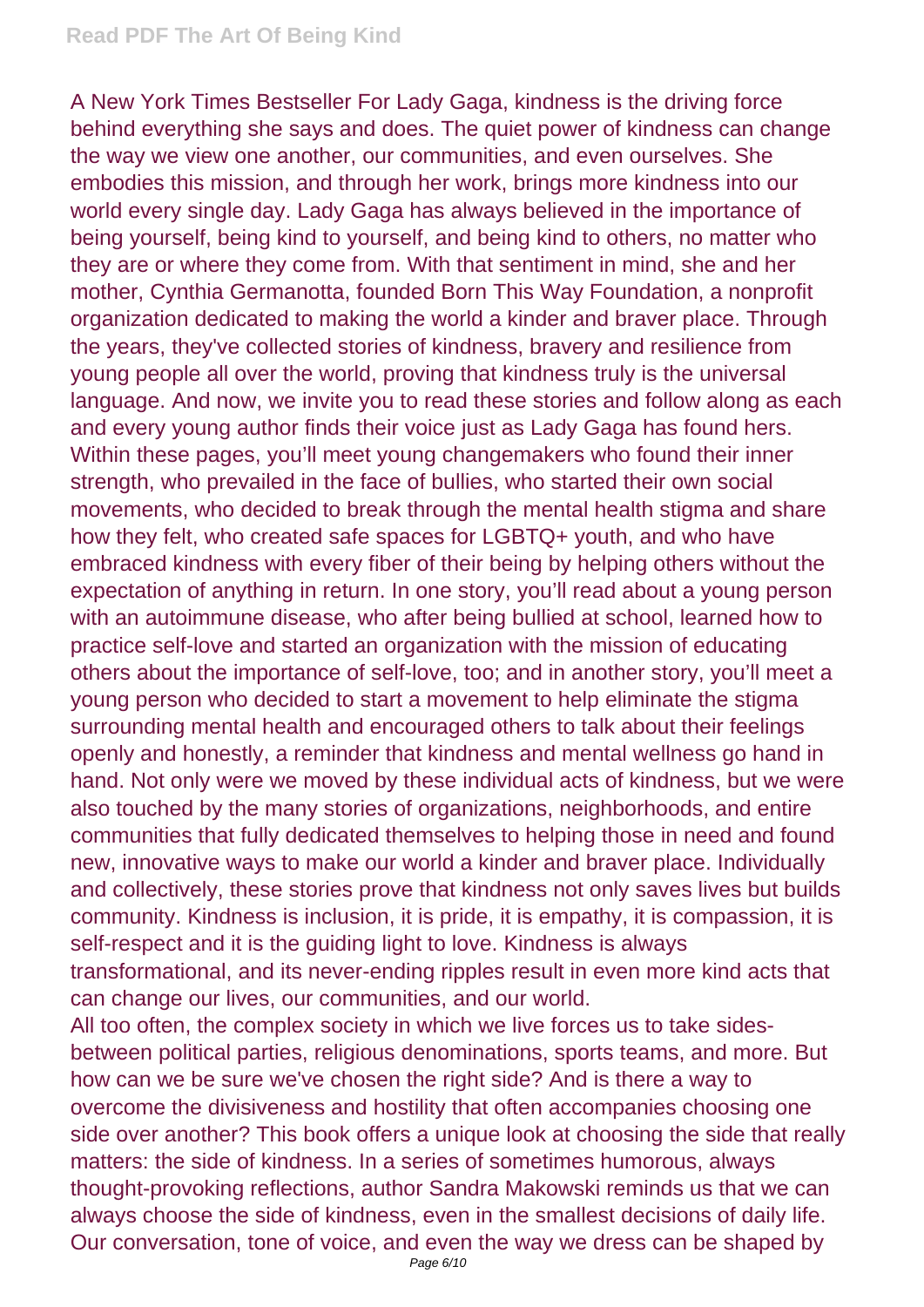kindness. And together, those many small decisions can make a great difference in our broken and fragile world.

Produced in partnership with the nonprofit organization kindness.org, Be Kind emboldens you to try an act of kindness every week for a year, benefiting others and yourself while deepening connections in your community. Each of the 52 weeks of kindness includes a dose of inspiration (a story about when a small act of kindness, an authentic personal gratitude letter that had a big impact, a Q&A, or a quote from a notable thinker); a fascinating statistic or fact about kindness that has been researched by Kindlab, the research arm of kindness.org (e.g. Kindness improves the well-being of both the giver and the receiver.); and a suggestion for an act of kindness to do in one of the following areas: Kindness toward those around you (service workers, colleagues, neighbors) Kindness to self Kindness with kids Kindness as a group Kindness to the environment Cyberkindness Fully illustrated, engaging, and inspiring, Be Kind will have you changing not only yourself and your communities, but also the world, one week at a time.

## The Art of Being Kind

We live in an increasingly "virtual" world in which it can be tempting to skip making that true, human connection with someone in pain. Even though our thoughts might be with them, we lack the confidence to reach out, worrying that we will say or do the "wrong" thing. In this practical, step-by-step guide to what she calls "the art of comforting," Val Walker draws on numerous interviews with "Master Comforters" to guide readers in gently and gracefully breaking through the walls that those who are suffering often erect around themselves. Interviewees include inspiring individuals such as Alicia Rasin, who, as a victim's advocate for the city of Richmond, Virginia, has devoted her life to comforting grieving families devastated by homicide, gang violence, and other traumatic experiences; or Patricia Ellen, who, as a grief counselor and outreach director at the Center for Grieving Children in Portland, Maine, appears on site to support and comfort children, staff, and parents when a school is facing a death, violence, or other crises. All of us will, at one time or the other, be called upon to offer warmth and support to another human being who is suffering-this book will show you how to answer the call with an open heart.

Soul Qualities: The Art of Becoming With Study Guide lists forty spiritual principles, tools to cultivate the fruits of the Spirit - wisdom, peace, courage, forgiveness, patience, love, kindness, humility, purpose, faith, gratitude, and mindfulness are the fruits of the Holy Spirit. Soul Qualities – the qualities of the Spirit, are cultivated in the mind and heart through practice by walking in the Spirit. Soul Qualities is a life journey toolbox that includes the book Soul Qualities: The Art of Becoming With Study Guide, Adinkra Note Cards, Scriptural Gems, and Adinkra Jewelry by Focused Art. Soul Qualities adjoins the meaning of Adinkra symbols with spiritual principles and practice. Soul Qualities fuses the antiquity of Akan traditions and wisdom to present-day culture. The meaning of Adinkra symbols are powerful and apropos to becoming who we are created to be. Peace and Blessings

When We Are Kind celebrates simple acts of everyday kindness and encourages children to explore how they feel when they initiate and receive acts of kindness in their lives. Celebrated author Monique Gray Smith has written many books on the topics of resilience and reconciliation and communicates an important message through carefully chosen words for readers of all ages. Beautifully illustrated by artist Nicole Neidhardt, this book encourages children to be kind to others and to themselves.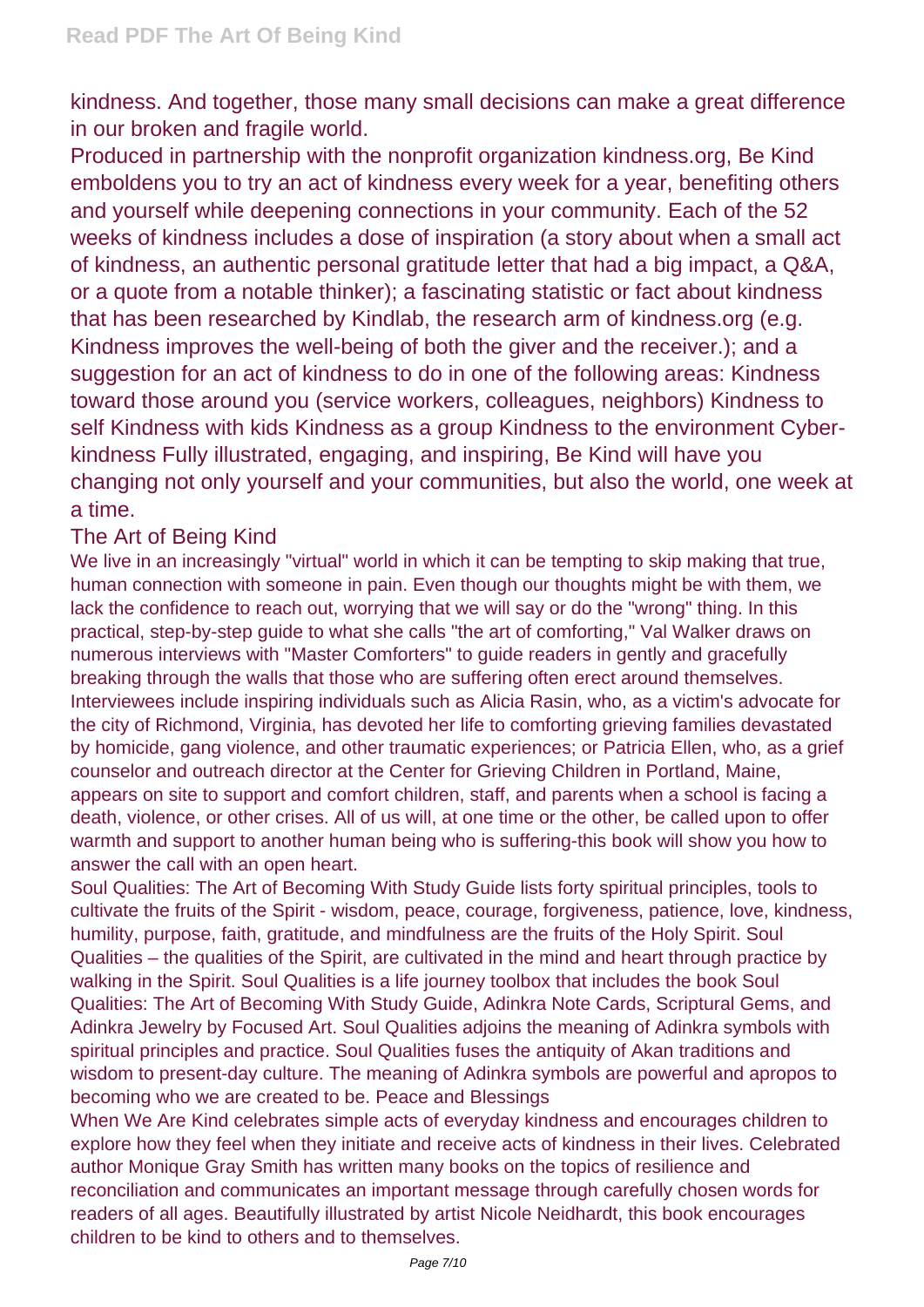This book is for you, the one with sensitivity as a super-power, though you're still learning to offer it to yourself. You, the first to share a kind word with others even when you're not gently on yourself. You, known for your generosity but who forgets to give to yourself. This book is in your hands now because it's time to befriend yourself. Dr Rebecca Ray is a writer, speaker and clinical psychologist. She invites you into the practice of self-kindness as the bravest of human art forms. Cast aside the bullet-point lists or assembly instructions in favour of self-care that seeks flow over force and progress over prescription. Come on a journey back to yourself through the art of self-kindness. This is a specially formatted fixed-layout ebook that retains the look and feel of the print book.

Imagine if one simple question could change your life...and your world. Awakening the reader like caffeine for the heart, am I being kind revives the spirit and blazes a direct path to a more peaceful and kindhearted world. In this captivating guide to personal transformation, author and inspirational speaker Michael J. Chase reveals how one simple question has the power to change your life and the lives of those around you. As you ask, "am I being kind" in seven vital areas of your life, you discover the secret to creating unlimited joy, inner peace, and the life you've always dreamed of. Having experienced the "art of unkindness" throughout much of his life, Michael shares his own journey of self-discovery and the lessons learned from unlikely spiritual teachers along the way. Through riveting true stories and a unique step-by-step program, am I being kind shows you how the astonishing power of kindness can change your heart, your life, and ultimately, your world.

'Being Kind To Dogs' is a heart-warming and enlightening book promoting kindness to dogs in all aspects of life, especially when it comes to training and behaviour modification.In 'Being Kind To Dogs', the author tells 'tails' about her canine friends and how becoming a dog walker inspired her to learn about canine behaviour to help others understand that we do not have to use punishments or harsh methods in dog training.Kindness should always be paramount. Love and trust are built on kindness and once firm foundations are established, a beautiful relationship can flourish. Encouraging our dogs to listen to us begins with earning their trust to form a strong bond. Wonderful things can be achieved when we learn how to communicate with our dogs in a loving and humane way that they understand. By combining science, intuition and common sense, we can work with our dogs to resolve their behavioural issues and help them to understand how we would like them to behave in our human world.As an Animal Communicator, ICAN Certified Animal Behaviourist, Cat Behaviour Consultant and Reiki Master Teacher, the author has discovered that it is the animals who are the best teachers of all. They are honest, compassionate and have an amazing sense of humour!'Being Kind To Dogs' provides insight into how using only kind, force-free methods in dog training and behaviour modification is the most beneficial way to achieve long-term success and a wellbalanced, happy canine companion.

At a time of unprecedented interest in improvisation across the arts, The Art of Becoming boldly asserts that everyone can and should improvise. Drawing on emerging psychological literature as well as their own research with musicians, authors Raymond MacDonald and Graeme Wilson - both music psychologists and renowned performers in their own right propose new ideas on what defines improvisation in music. MacDonald and Wilson explore the cognitive processes involved, the role of specialist skills or knowledge in improvised interaction, and the nature of understanding between improvisers. Their investigation lays out how we develop as improvisers, alongside health benefits derived from music participation. The Art of Becoming is a vital resource for courses on improvisation in contemporary practice, and for those applying musical improvisation in community and therapeutic contexts, setting out a framework based on psychological findings for understanding improvisation as a universal capability and an essentially social behavior. With suggestions for approaching this practice in new ways at any level, it demonstrates how improvisation transcends musical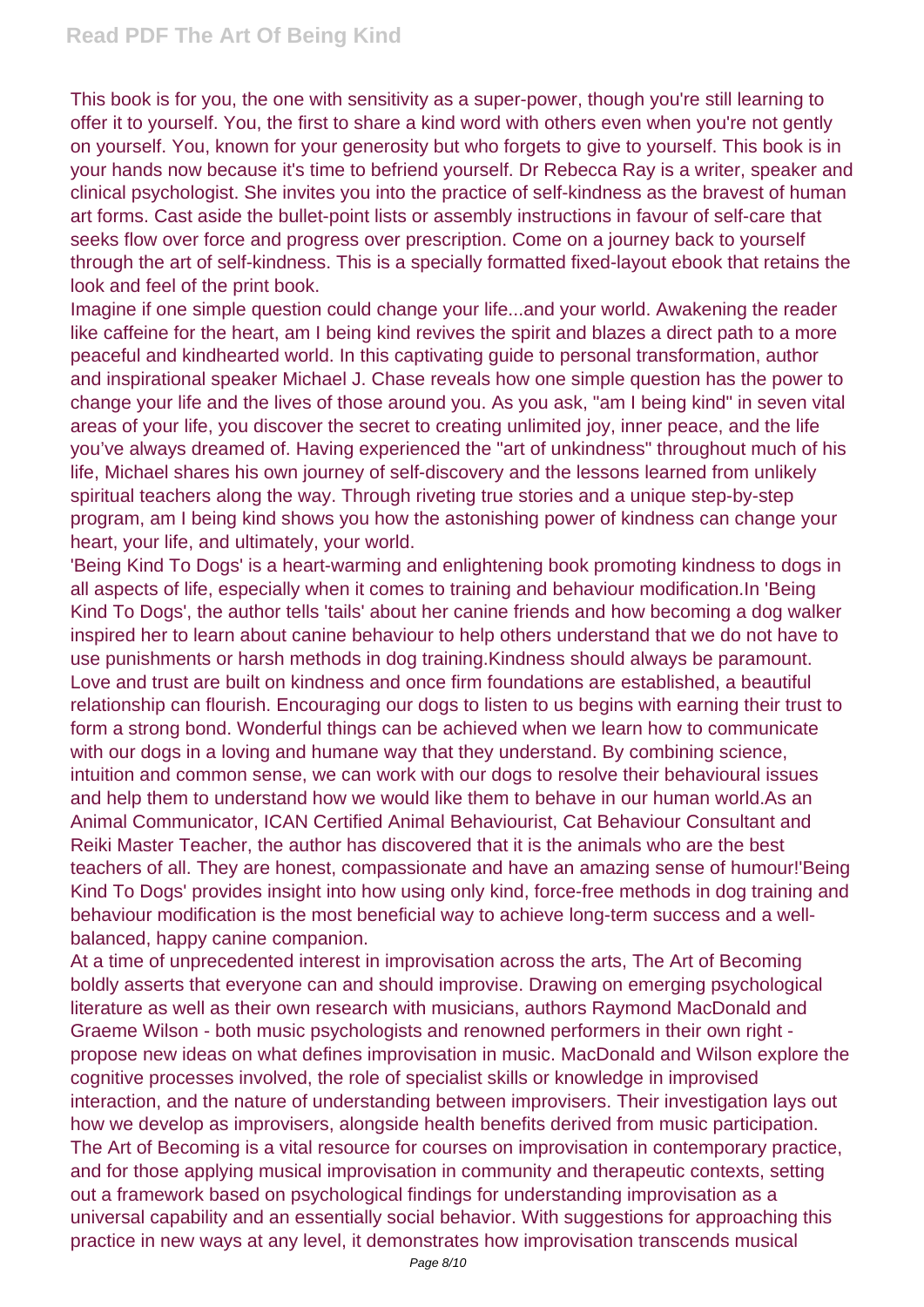genres and facilitates collaboration between practitioners from disciplines across the artistic spectrum. Putting forward important implications for contemporary artistic practices, pedagogy, music therapy and the psychology of social behavior, The Art of Becoming provides fresh and provocative insights for anyone interested in playing, studying, teaching, or listening to improvised music.

Stories to Encourage Positive Behavior in Small Children The preschool and kindergarten years are some of the most important formative years of a person's life. Habits and attitudes developed during these crucial years affect a child for the rest of his or her life. These years are also a challenging time for parents as their children test boundaries (and patience). How parents and children respond makes all the difference in the world. The Growing God's Kids series is designed to help young children understand their feelings, develop godly ways to deal with temptations, and form positive attitudes and behaviors that will serve them well in the future. In Being Nice to Others, parents and children identify rude behaviors and learn how to treat others the way they would like to be treated.

Highly acclaimed in Sweden where it was first published in both hardcover and paperback editions, A Concealed God poses two intriguing questions: Does God truly exist? If so, is the concept of God logical and in agreement with the knowledge of the world that science has provided to date? The God presented by most religions doesn't make sense in today's world; we have little room for miracles. Furthermore, there are irreconcilable aspects in the world's religions. Must we abandon our faith or belief in God? Perhaps not, says popular Swedish thinker Stefan Einhorn. We can behave as scientists do when they run experiments only to obtain contradictory results. They ask themselves whether there might not be a logical conclusion that binds all the results together and leads to the most probable explanation. Einhorn hypothesizes that if God truly exists, then many different religions would have discovered this. He finds a common denominator in the concept of a hidden God in seven major religions: Judaism, Christianity, Islam, Hinduism, Buddhism, Taoism, and Confucianism. But even with this shared belief, can we know if God exists? Did humankind create the idea of God to answer the unexplainable? What about evil and suffering, the absence of meaning in life, loneliness and insecurity? And most importantly, how do we search for a concealed God? Most religions share common principles for the search for "that which is concealed," including meditation, contemplation, and prayer. Whatever route is chosen, the search for God may bring us some answers. Einhorn concludes that two themes are central to the search: one is that God is both concealed and simultaneously omnipresent; the other is that only with utter humility and an awareness of our inability to fully understand may we approach the divine. In the end, there are no definite answers. But the search sheds light on the many paths to enlightenment offered by the world's religions.

The concept of kindness is sometimes linked to qualities such a stupidity, gullibility and timidity, but in THE ART OF BEING KIND the word is given a new slant. Stefan Einhorn passionately believes that kindness is one of the finest things we can devote ourselves to, and is the single most important factor for success in our lives. If we strive to be kind to others, we simply cannot avoid doing ourselves good. In THE ART OF BEING KIND Einhorn describes what being kind involves, what can prevent us from being generous to others, examples of scientific research proving the benefits of benevolent behaviour, and sound and practical advice on how we can become kinder, and therefore more successful, in our everyday lives.